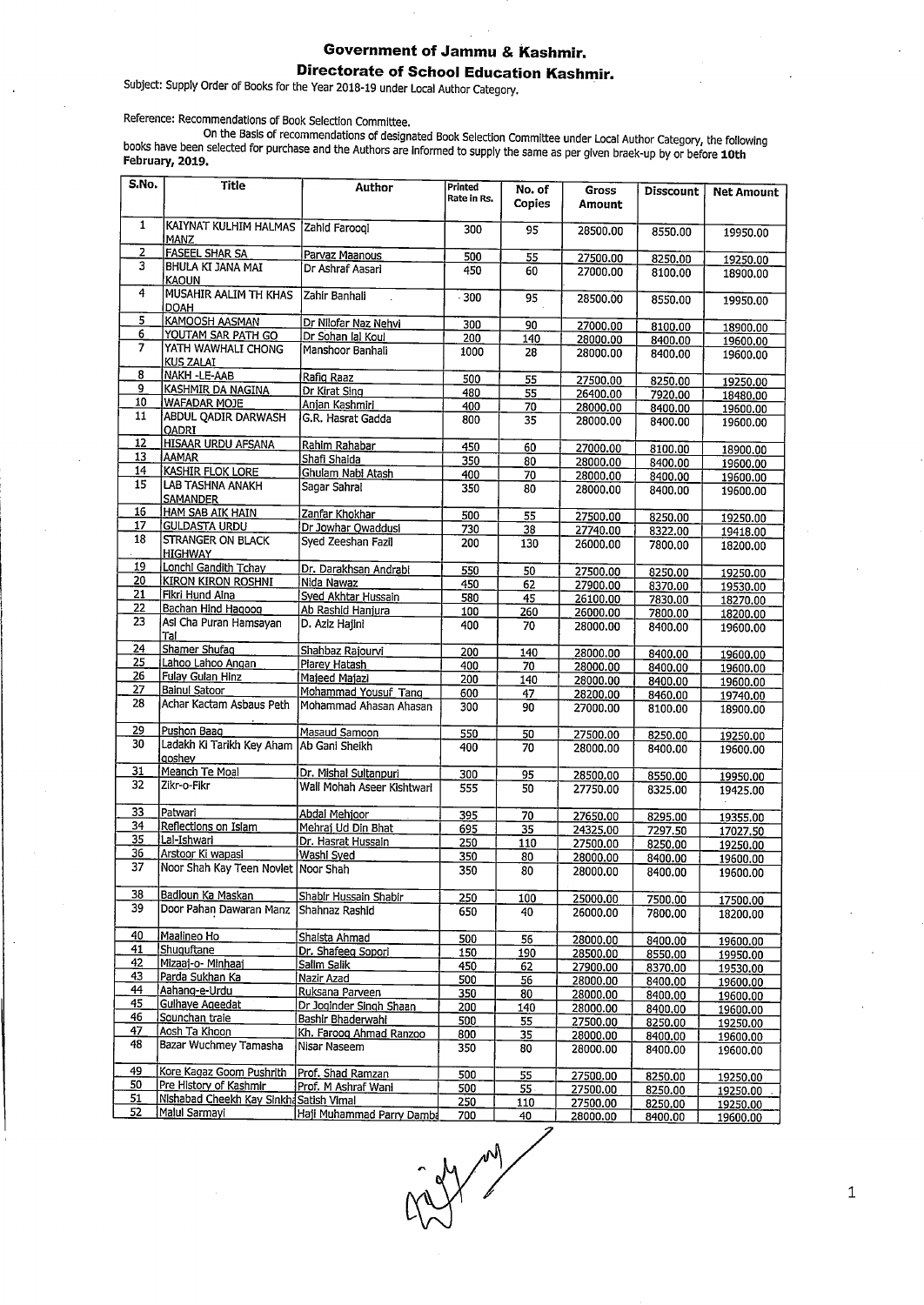| 53  | Khayal-e-yar              | Abdul Rashid Fida Kishtwari | 225 | 125 | 28125.00 | 8437.50 | 19687.50 |
|-----|---------------------------|-----------------------------|-----|-----|----------|---------|----------|
| 54  | Seel-o-sahra              | Showakat Gayoor Indrabi     |     |     |          |         |          |
|     |                           |                             | 990 | 28  | 27720.00 | 8316.00 | 19404.00 |
| 55  | SHAMA AQEEDAT             | Bashir-ui-Haq               | 700 | 30  | 21000.00 | 6300.00 | 14700.00 |
| 56  | <b>KASHUR GRAMMER</b>     | Irshad Ahmad Krmani         | 200 | 100 | 20000.00 | 6000.00 | 14000.00 |
| 57  | ACHAR ACHAR SAVALI        | Wali Mohammad Khoshbash     | 500 | 40  | 20000.00 | 6000.00 | 14000.00 |
|     |                           |                             |     |     |          |         |          |
| 58  | KOUCH                     | Dildar Ashraf Shah          | 400 | 50  | 20000.00 | 6000.00 | 14000.00 |
| 59  | VEOUR WOPER POSHAN        |                             |     |     |          |         |          |
|     |                           | Bashir Mangwalpori          | 300 | 70  | 21000.00 | 6300.00 | 14700.00 |
|     | <b>HUND</b>               |                             |     |     |          |         |          |
| 60  | KASHMIR HISTORY AND       | G.N.Wani                    | 595 | 35  | 20825.00 | 6247.50 | 14577.50 |
|     | <b>POLITICS</b>           |                             |     |     |          |         |          |
| 61  | SHAKESPAER KAISH-E-       | Mir Ghulam Rasool dardpori  | 250 | 85  | 21250.00 | 6375.00 | 14875.00 |
|     | RAITH                     |                             |     |     |          |         |          |
| 62  | <b>BOL BOSH</b>           | Muzafar Hussain Dilbar      | 200 | 100 | 20000.00 |         |          |
|     |                           |                             |     |     |          | 6000.00 | 14000.00 |
| 63  | <b>ERTIQUE</b>            | Sagar Sahrai                | 350 | 60  | 21000.00 | 6300.00 | 14700.00 |
| 64  | SHAKSIYAT TE ADFI         | <b>Gulzar Ahmad Rather</b>  | 600 | 35  | 21000.00 | 6300.00 | 14700.00 |
|     | KHEDMAAT(G.N.ATISH)       |                             |     |     |          |         |          |
| 65  | <b>SAHAFAT</b>            | Mushtaq Shameem             | 500 | 40  | 20000.00 | 6000.00 | 14000.00 |
| 66  | SALAR-E-KARWAN            | Ab Hameed Kassana           | 400 | 50  | 20000.00 | 6000.00 | 14000.00 |
| 67  | CHALYAAN SURAAN           | Igbal Nszish                | 500 | 40  | 20000.00 | 6000.00 | 14000.00 |
| 68  |                           |                             |     |     |          |         |          |
|     | ANSOON KE CHENAB          | Sunita Raina                | 400 | 50  | 20000.00 | 6000.00 | 14000.00 |
| 69  | NIMMAL                    | Raja Nazer Banyari          | 500 | 40  | 20000.00 | 6000.00 | 14000.00 |
| 70  | IQBAL AUR SHEIKH-UI-      | Dr Nazir Ahmad Khanday      | 250 | 80  | 20000.00 | 6000.00 | 14000.00 |
|     | <b>ALAM</b>               |                             |     |     |          |         |          |
| 71  | Adbi Aaqahi               | Dr. Mohludin Zore           | 350 | 60  | 21000.00 | 6300.00 | 14700.00 |
| 72  | Dilip Sahab               | Deepak Kanwal               | 350 | 60  | 21000.00 | 6300.00 | 14700.00 |
| 73  | The Conscience of Kashmir | Ashraf Raavi                | 230 | 90  |          |         |          |
|     |                           |                             |     |     | 20700.00 | 6210.00 | 14490.00 |
|     |                           |                             |     |     |          |         |          |
| 74  | Zard Paneki Dair          | Nighat Sahiba               | 400 | 50  | 20000.00 | 6000.00 | 14000.00 |
| 75  | Warasat                   | Ab. Rashid Gumgeen          | 400 | 50  | 20000.00 | 6000.00 | 14000.00 |
| 76  | Jap Ji Sahib              | Assad ullah Assad           | 450 | 45  | 20250.00 | 6075.00 | 14175.00 |
| 77  | Maulana Noor Din Qari     | Faroog Shaheen              | 300 | 70  | 21000.00 | 6300.00 | 14700.00 |
|     | Zindagi te Te Karnama     |                             |     |     |          |         |          |
|     |                           |                             |     |     |          |         |          |
| 78  | Kitabian Humnisheen Meri  | Mirza Bashir Ahmad Shakir   | 350 | 60  | 21000.00 | 6300.00 | 14700.00 |
|     |                           |                             |     |     |          |         |          |
| 79  | Waeth Baeth Baeth         | Dr. Reyaz ul Hassan         | 400 | 55  | 22000,00 | 6600.00 | 15400.00 |
| 80  | Suna kround               | Mohammad Yousuf Tang        | 600 | 35  | 21000.00 | 6300.00 | 14700.00 |
| 81  | Rech Zech                 | Mohammad Sultan Mir         | 300 | 70  | 21000.00 | 6300.00 | 14700.00 |
|     |                           | (Shoog)                     |     |     |          |         |          |
|     | Aksa Chaman               | Prof.M.R. Sofi              |     |     |          |         |          |
| 82  |                           |                             | 250 | 80  | 20000.00 | 6000.00 | 14000.00 |
| 83  | Soni Posh                 | Muzafar Ahmad Tak           | 450 | 45  | 20250.00 | 6075.00 | 14175.00 |
| 84  | Aina Numa                 | Oukrat-ul-Ain               | 500 | 40  | 20000.00 | 6000.00 | 14000.00 |
| 85  | Kuliyat_e_Huzain          | Shiekh Ab Rashid Dildar     | 480 | 42  | 20160.00 | 6048.00 | 14112.00 |
| 86  | SEERAT Muhammad-ur-       | Majid Majeed                | 500 | 35  | 17500.00 | 5250.00 | 12250.00 |
|     | Rasool uL-Allah           |                             |     |     |          |         |          |
|     |                           |                             |     |     |          |         |          |
| 87  | KANDEEL RAH               | Ab Majeed Khan Hasrat       | 200 | 90  | 18000.00 | 5400.00 | 12600.00 |
| 88  | <b>HIQ LISANI POUNCH</b>  | Syed Asif Shah              | 500 | 35  | 17500.00 | 5250.00 | 12250.00 |
| 89  | AARIWAL                   | Rohi Jan                    | 300 | 65  | 19500.00 | 5850.00 | 13650.00 |
| 90  | <b>WIZARDS X BEASTS</b>   | Rubayata umeed              | 150 | 130 | 19500.00 | 5850.00 | 13650.00 |
| 91  | <b>NOWHA</b>              | Mir Shabir Ahmad            | 200 | 95  | 19000.00 | 5700.00 | 13300.00 |
| 92  | SAQAFTI IDARON KI         | Fayaz Ahmad Ahangar         | 250 | 75  | 18750.00 | 5625.00 | 13125.00 |
|     |                           |                             |     |     |          |         |          |
|     | KHIDMAT                   |                             |     |     |          |         |          |
| 93  | SADIE SHAHEEN             | Gh Mohi-Ud Din Baba         | 350 | 55  | 19250.00 | 5775.00 | 13475.00 |
| 94  | <b>FATUHUL GAIB</b>       | Master Abdul Ahad Dar       | 500 | 35  | 17500.00 | 5250.00 | 12250.00 |
| 95  | CHAMNEK GULALA            | Abdul Wahab Akash           | 300 | 65  | 19500.00 | 5850.00 | 13650.00 |
| 96  | RESALA FIKER-O-           | Zaffer Abdulla Wani         | 375 | 52  | 19500.00 | 5850.00 | 13650.00 |
|     | TAHKEEQ KA WAGHATI        |                             |     |     |          |         |          |
|     |                           |                             |     |     |          |         |          |
|     | ISHRYA                    |                             |     |     |          |         |          |
| 97  | KULYAT- HUBI              | PEER GH. NABI NOWSHERA      | 795 | 25  | 19875.00 | 5962.50 | 13912.50 |
|     |                           |                             |     |     |          |         |          |
|     |                           |                             |     |     |          |         |          |
| 98  | Wuth Bambray-ne           | Fatima Ji                   | 395 | 50  | 19750.00 | 5925.00 | 13825.00 |
| 99  | Yi Kus Toti Under Chao    | Sikandar Irshad             | 255 | 75  | 19125.00 | 5737.50 | 13387.50 |
| 100 | Fractious mind            | Perveiz All                 | 240 | 80  | 19200.00 | 5760.00 | 13440.00 |
| 101 | Hayatyaat                 | Farooq Bukhari              | 300 | 60  | 18000.00 | 5400.00 | 12600.00 |
| 102 | Arbi Zaban-o- Adab ki     | Dr. Sanullah Ahangar        | 350 | 55  | 19250.00 | 5775.00 | 13475.00 |
|     | Tanazur Ma                |                             |     |     |          |         |          |
|     |                           |                             |     |     |          |         |          |
| 103 | And the Silence Whispered | Wani Nazir                  | 340 | 55  | 18700.00 | 5610.00 | 13090.00 |
|     |                           |                             |     |     |          |         |          |
| 104 | Mani Sawi Depi            | Gh. Mohi-ud-Din Aajiz       | 300 | 65  | 19500.00 | 5850.00 | 13650.00 |
| 105 | Aalim Israr               | Ab Rahman latif             | 400 | 45  | 18000.00 | 5400.00 | 12600.00 |
| 106 | Reflections               | Gh. Mohammad Bhat           | 500 | 35  | 17500.00 | 5250.00 | 12250.00 |
| 107 | Hamara Payaray Maki Aaqa  | Mufti Syed Ishaq Nazki      | 600 | 32  | 19200.00 | 5760.00 | 13440.00 |
|     |                           |                             |     |     |          |         |          |
|     |                           | Oasmi                       |     |     |          |         |          |
| 108 | Qurat-ui- Ain Haider ke   | Asim Shabir                 | 580 | 30  | 17400.00 | 5220.00 | 12180.00 |
|     | Afsane Vo.1&Vol. 2nd      |                             |     |     |          |         |          |

 $\ddot{\phantom{0}}$ 

2